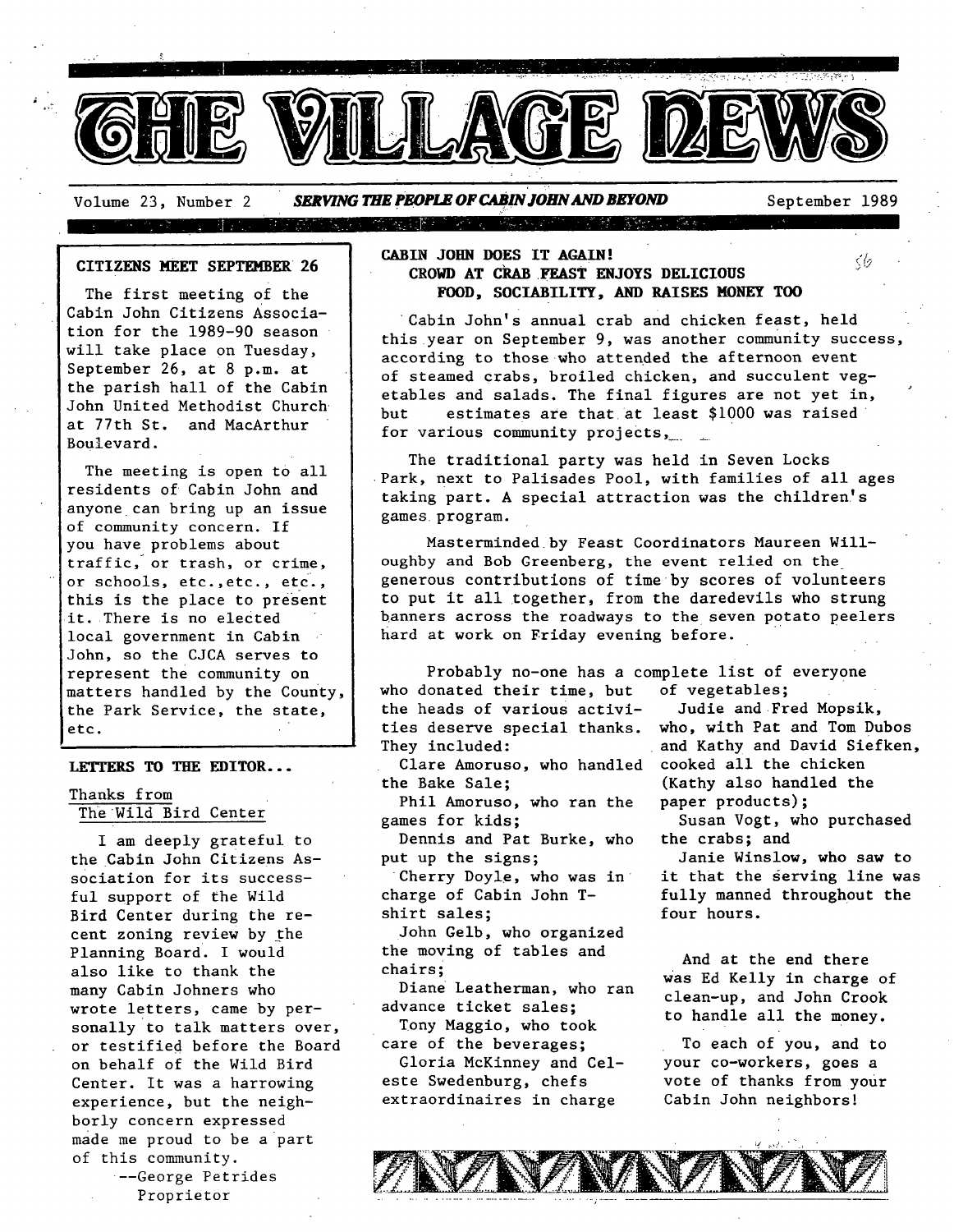# **2 THE VILLAGE NEWS**

## **PERSONAL NEWS ABOUT THE PEOPLE OF CABIN JOHN**

¶ Andy and Dottie Clark of 6622 81st Street are retiring to Venice, Florida, on November 1. Dottie worked in the Cabin John Post Office for many Years before transferring to the Glen Echo Post Office from which she retired two years ago. Andy has belonged to the Cabin John Fire Department for many years. Best wishes to the Clarks in their new home!

¶ Kevin Burke of 6916 Seven Locks Road broke the County All Stars Diving Record this summer for the second year in a row for. divers age i0 and under. Kevin then went on to the Maryland State All Stars Diving Meet which he also won in his age category!

Kevin is a fifth grader at Bannockburn Elementary School and is a member of the Palisades Pool diving team. Other Palisades divers who competed in the Divisional diving meets were Ross and Alex Dence of 76th Street and Kelly and Brian Burke. Congratulations to all these Cabin John divers!

¶ Cabin John's oldest resident, Irene Lena Worsham, died on August 30 at the age of 99 at her home on MacArthur Boulevard. Her daughter, Uva Cable, also of Cabin John, survives her, as do three sons, 17 grandchildren, and 22 great-grandchildren. Mrs. Worsham had been active in the Glen Echo Baptist Church, of Which she was a charter member.





**CHURCH PLANS RUMMAGE** SALE. **HYMNAL DEDICATION** 

A round of October activities has been announced by the Cabin John United Methodist Church (77th and MacArthur). Among the highlights are a Pot Luck Supper on October i, dedication of a new hymnal on October 22, and the annual fall rummage sale on October 27 and 28.

The Sunday, October 1, supper will start at 6:30 p.m. and those attending are asked to bring a dish. Slides on missionary activities in North Africa will be shown.

On October I0 there will be the monthly (and popular) Tuesday evening 7:30 Hymn Sing in the sanctuary, followed on October 22 by a formal service of dedication of the new United Methodist hymnal. The service starts at Ii a.m. with Dr. Larry Stookey as preacher.

The rummage sale will open on Friday, October 27 at i0 a.m. and will continue until 7 p.m., re-opening the next day from I0 a.m. to 4 p.m.. Persons wishing to contribute items for sale may bring them to the church between 9 a.m. and noon the week of October 23, or phone (229-8233) to arrange a time of delivery.

More information on any of these events is available from Rev. Walter Shropshire at 229-8233.

## **MORE HISTORY OF CABIN JOHN...**

[Ed. note: We continue the history of the famed Cabin John Hotel, the first part of which appeared in last April's issue. It is taken from Edith Martin Armstrong's "A Brief History of Cabin JOhn" published in 1947. And beginning in the next issue we'll be running some excerpts from "Time Was,"the Cabin John Memory Book produced by Elizabeth Kytle for the community's bicentennial celebration in 1976.]

"...The Cabin John-Hotel was built by the Joseph Bobinger family. Joseph, a native of Alsace-Lorraine, came to Maryland about 1860, with his wife Rosa. After being naturalized, he became the first Postmaster of Cabin John...

"Joseph Bobinger first worked as a stone mason on the Cabin John Bridge. He had the temperament of an artist and took great pride in each stone he laid...Rosa had a re- (Continued on page 4



あなぎり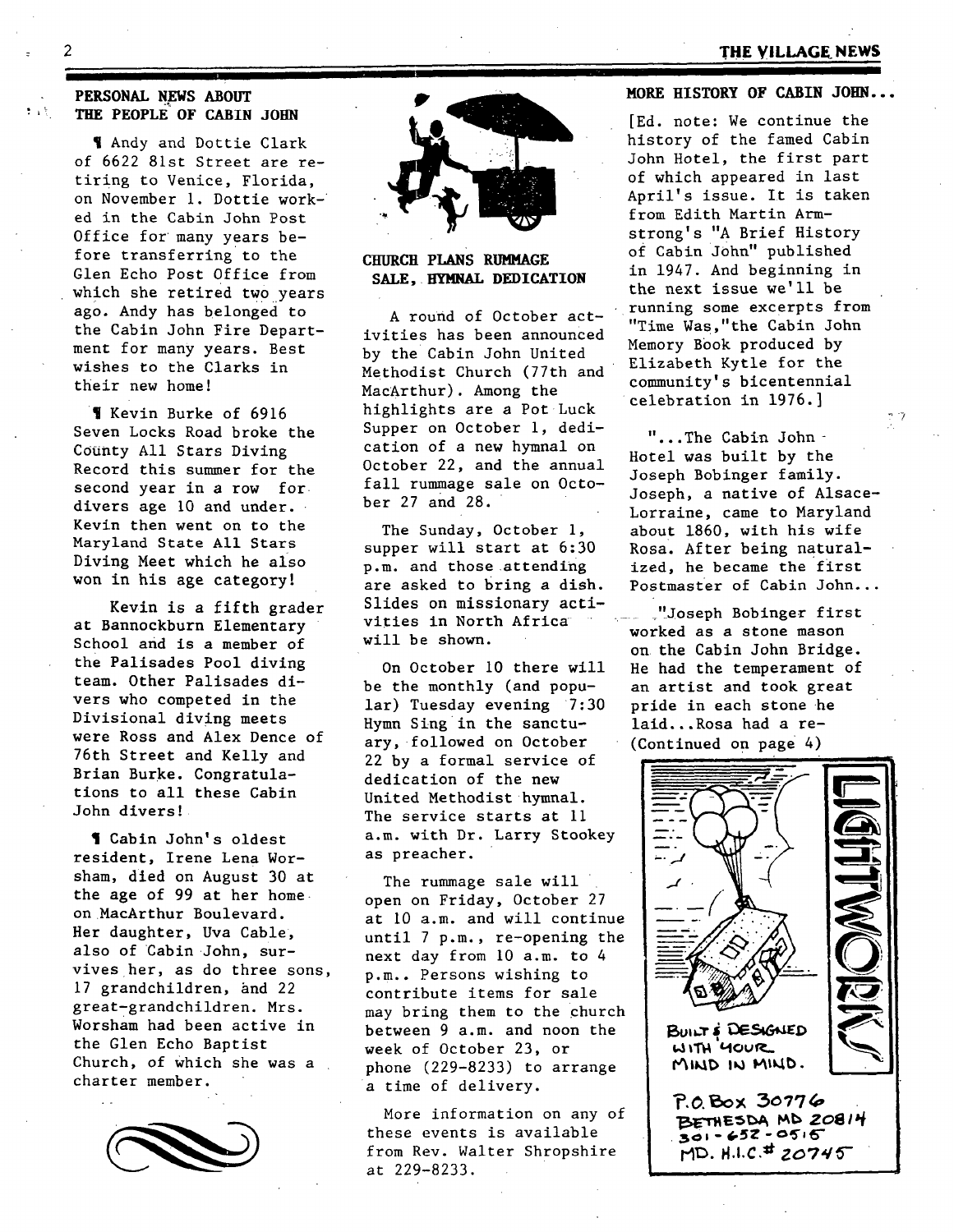## THE VILLAGE NEWS

#### Sidelights on Cabin John

#### **GONE FISHING**

#### By Kathleen McManus

When asked by her teacher to write about how She spent her summer vacation, my daughter's submission was short and to the point. It read, "I watched my mother fish." I must admit she was being honest.

**II'lllll** i' I I P

I caught the "fishing bug" this year early in the season. It was during a 4th of July outing to a lake in Fredericksburg. I will always remember the first fish I landed. Using chicken liver for bait, I sunk my line on the bottom and sat back to wait for a bite. Within minutes, I was wrestling with a 12 pound catfish. The thrill of the fight, the wind in my hair and the sun on my back all combined to convince me that fishing was my sport.

Whether you're an experienced angler or just a youngster with a tree branch for a pole, Cabin John and its surrounding areas offer fertile grounds for fishing. The C&O Canal and the Potomac River are well stocked with catfish, carp, bass, crappie, shad, and colorful sunfish. The area of the canal between the 7th and 8th locks has been a favorite fishing spot of mine. There are flat, grassy patches at the water's edge that provide an exceilent place to sit and relax while waiting for the "big" ones to bite. Children Who prefer watching fish to catching them can be entertained by a wide variety of sunfish and perch which come to the surface to feed on insects. Throwing crumbs of bread into the water is a sure-fire method of attracting these colorful fish.

If shad and bass are what you're looking for, the stretch of canal called Widewater (west of Anglers Inn) is *your* best bet. Located near the Billy Goat Trail, Widewater is a spectacular spot. Aside from the jumping fish, it offers a chance to see an assortment of wildlife, on a recent visit I counted half a dozen long-necked cranes and herons, assorted snapping turtles, and a beaver swimming through the water.

The Potomac River is another source of fishing. There are many paths off the canal which lead to the river's edge. Due to the fact moving water and treacherous undertow, people are well advised to heed the Park Setvice's warning not to wade into the river or be tempted to climb a rock for a better fishing spot. In addition, my few attempts at fishing the river have ended with my beating a hasty retreat from curious water snakes.

**li**  ا فاھ لا

Once you've decided to try your hand at fishing, you'll need to decide which bait will attract the fish. In my limited experience, I've found that casting artificial lures and spinners into the canal can be an expensive proposition. Its narrow width and tree-lined banks make it difficult for the  $\sim$ novice to cast without snagging a limb. I've invested a small fortune in sophisticated tackle only to have it hang from branches after a few casts. I can always see my favorite fishing spot from a mile away. It's the stretch of water where the old maples shimmer in the sun from all the shiny lures hanging like Christmas tree ornaments from the branches.

A few words of warning. Beware of passing strangers lugging fancy tackle and carrying fishing nets big enough to hold a 20 lb. bass. They are quick to offer advice on the best bait or pole. These helpful anglers are often long on words but short on fish. Although I've listened to them intently, I've caught my biggest fish using good oldfashioned worms and Wonder Bread.

A fishing license is required for those over the age of 16. Most local sporting goods stores have them on hand. If live bait is what you need, the Rockville Trading Post at 250 N. Washington Street in Rockville is the place to find it. Besides night crawlers and live minnows, the store carries a wide variety of fishing poles and tackle. The doors open at 7 a.m. for folks who want to start early.

The Park Service advises that the fishing season along the canal and the river can last well into the late fall. So next time you think about settling down on the couch for a few hours of mindless activity, think again. Why not grab a pole, round up the kids and head for the canal? The sound of the birds, the rustling of the leaves and the sight of the bass jumping may be enough to make you give up cable t.v. forever.

3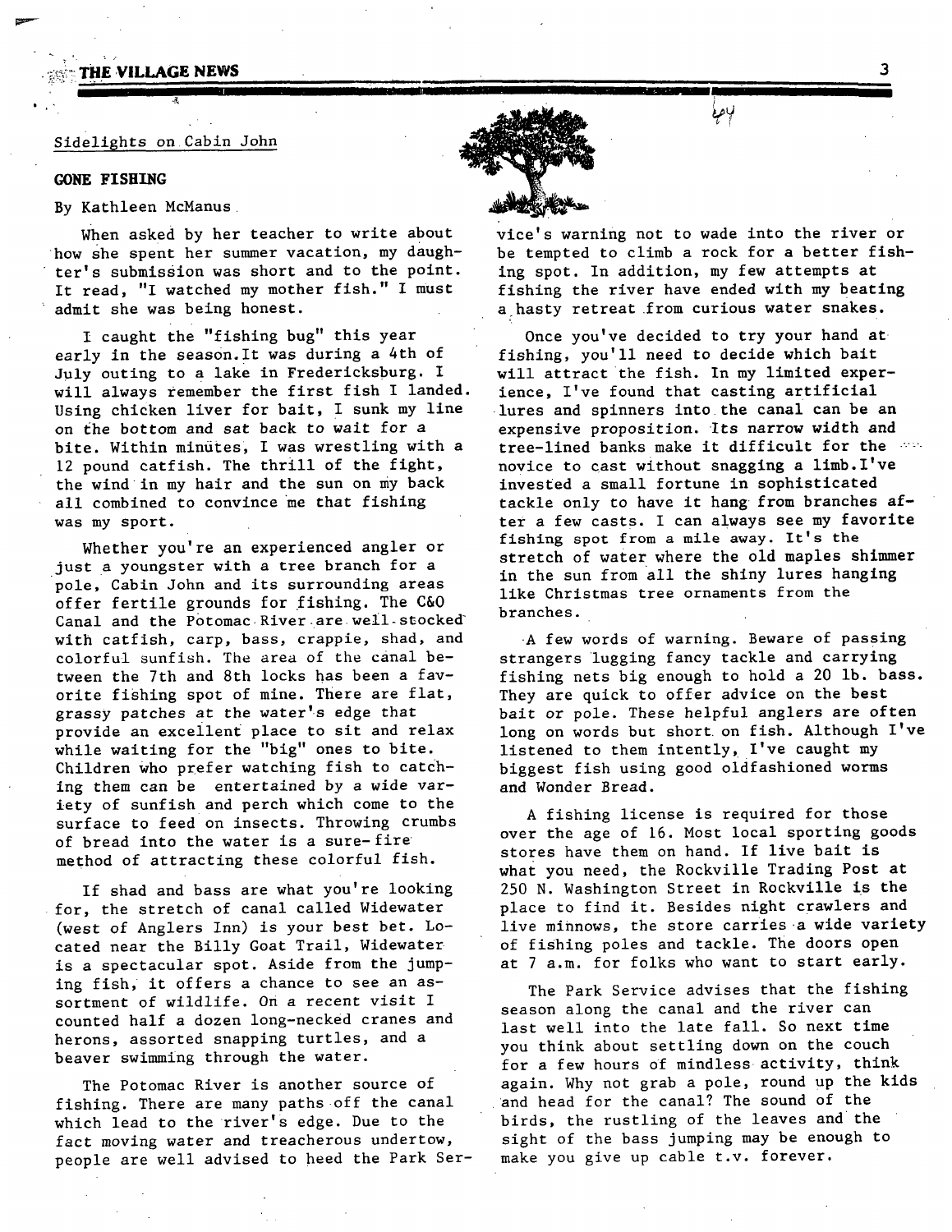



Bethesda FOOD FOR PEOPLE-NOT FOR PROFIT Fresh Commerical and Organic Produce **Imported & Domestic Cheese** Bulk Grains, Beans, Seeds, Nuts, Dried Fruits Teas, Herbs & Spices Vitamina, Macrobiotic Foods, Health Care Products 10% Discount for Nutrition & Cook Books

7945 MacARTHUR BOULEVARD 986-0796 11 mile northwest of Glen Echo 986-0796 MON SAT 9 AM-8 PM SUNDAY 11-6 PM. Plenty of Parking **PERMIT AND INCOME. TO ANY OR THE UNITS** 

(Continued on page 2) freshment stand in their home near the bridge... and often served chicken dinners. Her reputation as a cook spread, and to provide space to build a hotel and expand her business. 100 acres of land were purchased in 1870.

"Shortly afterward, the Bobingers built the original frame hotel of 25 roome, a reproduction of an old German tavern. Other rooms were gradually added...

"The completed hotel had two large banquet halls capable of accomodating one hundred guests ...Besides the banquet rooms, there were private dining rooms, two lunch rooms, a music hall, two parlors, powder rooms, barber shop, a pool and billiard room, several bars, and stock rooms...

"Much of the material and furnishings came from Europe. as did the orchestrion, a powerful music box, housed at the end of the music hall, in an octagonal tower...The orchestrion could be heard throughout the hotel and gardens.

"The gardens were laid out with paths and contained valuable everygreens, magnolias....Cedar summer houses were scattered. about the grounds...In 1910, a steel bridge was built across Cabin John Branch. It contained 500 colored lights which turned the branch into a fairy land. Near the bridge was a stand, where a 21-piece orchestra played. Sousa was there one season.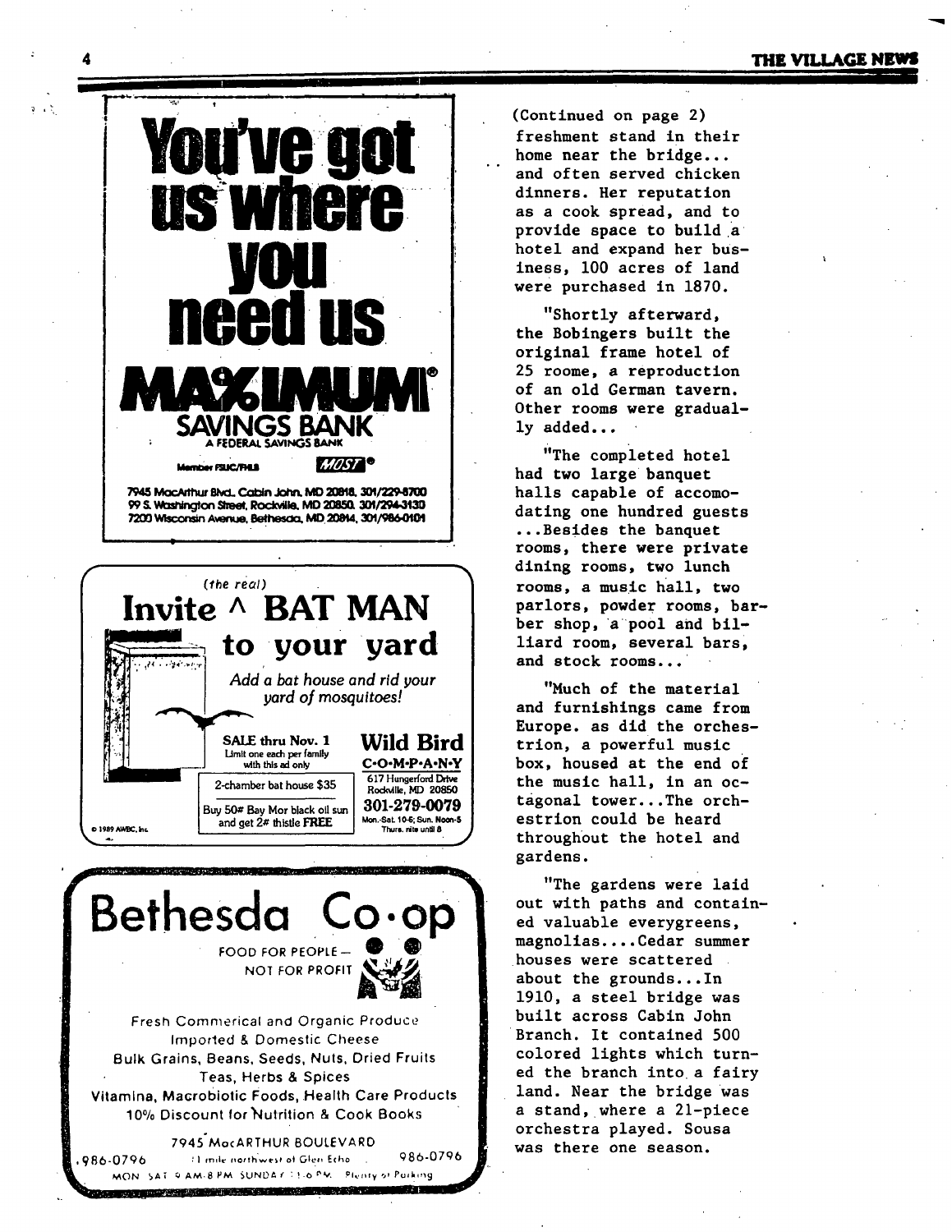## THE VILLAGE NEWS

## , RECYCLING OPPORTUNITIES

 $@$ abin John residents are reminded that, in addition to the regular Friday pick-up of newapapers, the Giant store at the Westwood Shopping Cen-:<br>**:er also accepts newspapers.** 

The Safeway store in the Little Falls Shopping Mall is one of the designated buy-back centers for aluminum cans.

For "recycling" household goods and clothing, the Montgomery County Thrift Shop, at 7125 Wisconsin Avenue in Bethesda, **accepts donations every day**<br>(**except Sunday) from 9:30 a.**<br>(except Sunday) from 9:30 a.<br>(except to 4:15 p.m. If you want to (except Sunday) from 9:30 a.m. to 4:15 p.m. If you want to consign some of your items for sale, call to make an appointment on Tuesdays 'from 9:45 a.m. to 1:45 p.m., the only hours when consignments are accepted. The shop's phone number is 654-0063.

 $\mathbb{R}^{n-1}$ 

U.-

qo: f-





| Retaining Walls . Hauling . Gutters<br>NDSCAPING                                   | AMTA CERTIFIED                                                        |
|------------------------------------------------------------------------------------|-----------------------------------------------------------------------|
| <b>JOHN HUGHES</b><br>7810 WOODROW PLACE<br>229-5111<br>CABIN JOHN, MARYLAND 20818 | $ \mathcal{P}\mathcal{A}U\cup \mathcal{A}, \mathcal{R}$ 055.224-24531 |

TIME TO PAY YOUR ANNUAL DUES IN THE CABIN JOHN cITIZENS ASSOCIATION!

| Name(s) (please print)                           |                                                                                                                                                                                   |
|--------------------------------------------------|-----------------------------------------------------------------------------------------------------------------------------------------------------------------------------------|
| Address                                          |                                                                                                                                                                                   |
| Phone $\qquad \qquad$                            | New member Renewal member                                                                                                                                                         |
| Type of membership: Family is \$10 Single is \$7 |                                                                                                                                                                                   |
| Committee or subject of greatest interest        |                                                                                                                                                                                   |
| Additional donations: Citizens Association       | Village News                                                                                                                                                                      |
|                                                  | Please check here if interested in volunteering for September 1990 Crab Feast                                                                                                     |
| Cabin John, MD 20818.                            | NOTE: If annual dues are more than you can afford, please join by giving what you can.<br>Please make check payable to "CJCA" and mail to John Crook, Treasurer, 7516 Arden Road, |